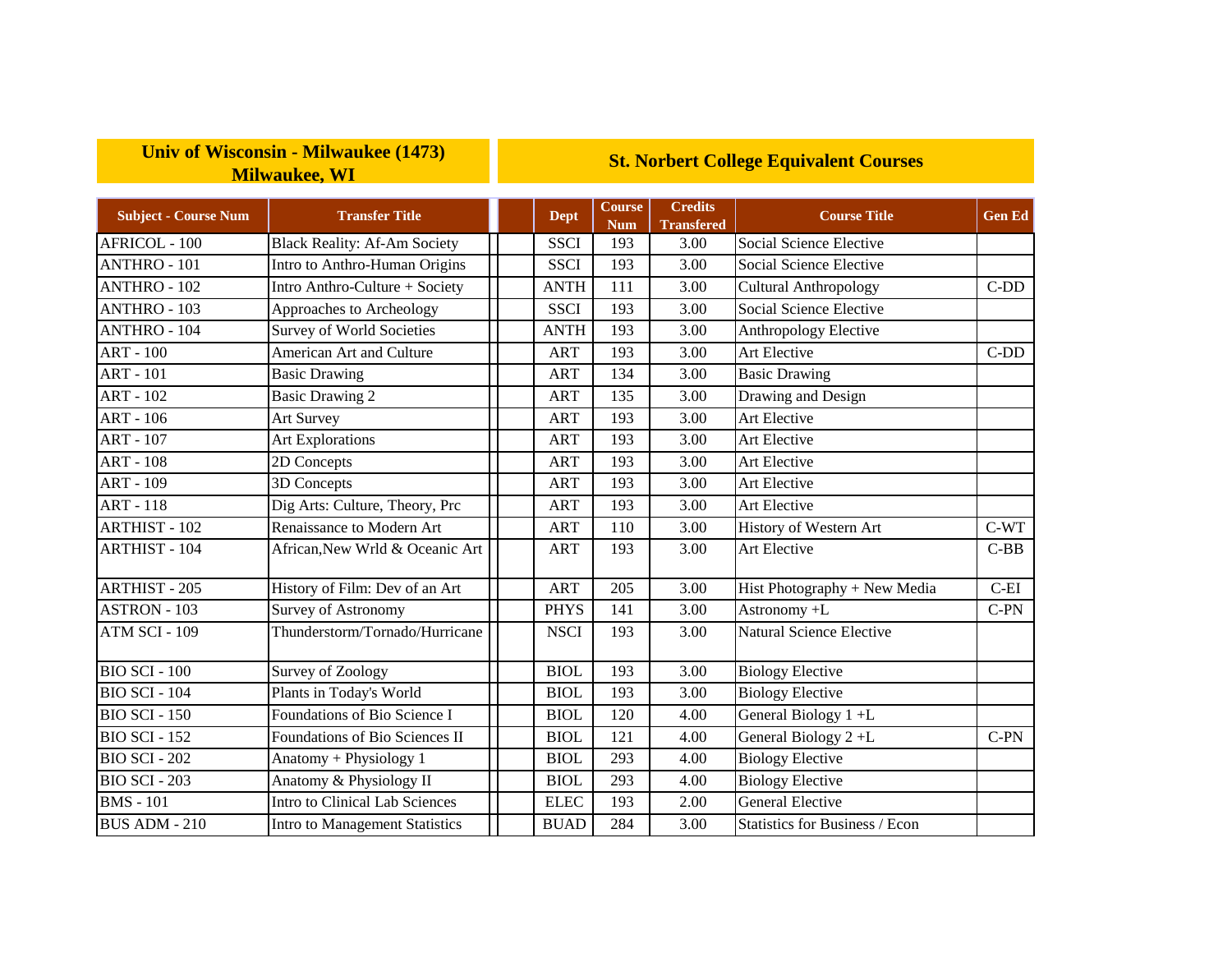| <b>BUS ADM - 230</b>   | Intro to Info Technology Mgmt           | <b>BUAD</b> | 142 | 3.00              | <b>Computer Applictns in Business</b> |                  |
|------------------------|-----------------------------------------|-------------|-----|-------------------|---------------------------------------|------------------|
| <b>CES</b> - 210       | Intro Consrvatn & Envrnmtl Sci          | <b>ELEC</b> | 293 | 3.00              | <b>General Elective</b>               |                  |
|                        |                                         |             |     |                   |                                       |                  |
| <b>CHEM - 100</b>      | <b>Chemical Science</b>                 | <b>CHEM</b> | 193 | 4.00              | <b>Chemistry Elective</b>             |                  |
| <b>CHEM - 101</b>      | <b>Chemical Science</b>                 | <b>CHEM</b> | 193 | 4.00              | <b>Chemistry Elective</b>             |                  |
| CHEM - $102$           | <b>General Chemistry</b>                | <b>CHEM</b> | 105 | 5.00              | General Chemistry 1+L                 | $C-PN$           |
| $\overline{CHS}$ - 100 | New Stdnt Sem in Hlth Professn          | <b>IDIS</b> | 193 | 1.00              | <b>Interdisiplinary Elective</b>      |                  |
| CLASSIC - 170          | <b>Classical Mythology</b>              | <b>WOLT</b> | 193 | 3.00              | <b>World Literature Elective</b>      |                  |
| CLASSIC - 171          | Classical Myth-A/V Supplement           | <b>CLAS</b> | 193 | 1.00              | <b>Classical Studies Elective</b>     |                  |
| CLASSIC - 180          | Readings Greek-Roman Lit                | <b>CLAS</b> | 193 | 2.00              | <b>Classical Studies Elective</b>     |                  |
| CLASSIC - 201          | Intro to Greek Life & Lit               | <b>CLAS</b> | 293 | 3.00              | <b>Classical Studies Elective</b>     |                  |
| CLASSIC - 202          | Intro to Roman Life & Lit               | <b>CLAS</b> | 293 | 3.00              | <b>Classical Studies Elective</b>     |                  |
| CLASSIC - 274          | Ancient Egyptian Civilization           | <b>CLAS</b> | 293 | 3.00              | <b>Classical Studies Elective</b>     |                  |
| CLASSIC - 301          | Athens-Herodotus/Dramatists             | <b>CLAS</b> | 393 | 3.00              | <b>Classical Studies Elective</b>     |                  |
| CLASSIC - 370          | Hittite Myth & History                  | <b>CLAS</b> | 393 | 3.00              | <b>Classical Studies Elective</b>     |                  |
| $COMMUN - 103$         | <b>Public Speaking</b>                  | <b>COME</b> | 193 | 3.00              | Comm + Media Studies Elective         |                  |
| COMMUN - 105           | <b>Business &amp; Professional Comm</b> | <b>COME</b> | 193 | 3.00              | Comm + Media Studies Elective         |                  |
| COMMUN - 192           | First-Year Seminar                      | <b>COME</b> | 193 | 3.00              | Comm + Media Studies Elective         |                  |
| <b>COMMUN - 301</b>    | <b>Interpersonal Comm Process</b>       | <b>COME</b> | 393 | 3.00              | Comm + Media Studies Elective         |                  |
| COMMUN - 310           | Communication in Organizations          | <b>COME</b> | 426 | 3.00              | Organizational Communication          |                  |
| COMMUN - 320           | Nonverbal Communication                 | <b>COME</b> | 323 | $\overline{3.00}$ | Nonverbal Communication               |                  |
| COMMUN - 350           | <b>Intercultural Communication</b>      | <b>COME</b> | 330 | 3.00              | <b>Intercultural Communication</b>    | C-AD,            |
|                        |                                         |             |     |                   |                                       | $C-DD$           |
| COMMUN - 365           | <b>Negotiation Skills Workshop</b>      | <b>COME</b> | 393 | 3.00              | Comm + Media Studies Elective         |                  |
| COMMUN-401             | Commun./Marital&Family<br>Rltnshp       | <b>COME</b> | 493 | 3.00              | Comm + Media Studies Elective         | CMC <sub>3</sub> |
| COMPLIT - 350          | Topics in Comparative Lit               | <b>ELEC</b> | 393 | 3.00              | General Elective                      |                  |
| COMP SCI - 150         | <b>Survey of Computer Science</b>       | <b>CSCI</b> | 193 | 3.00              | <b>Computer Science Elective</b>      |                  |
| COMP SCI - 201         | Intro to Computer Programming           | <b>CSCI</b> | 110 | 3.00              | Intro Computer Programming +L         | $C-QR$           |
| <b>COMPSCI</b> - 250   | <b>Intro Computer Programming</b>       | <b>CSCI</b> | 110 | 3.00              | Intro Computer Programming +L         | $C-QR$           |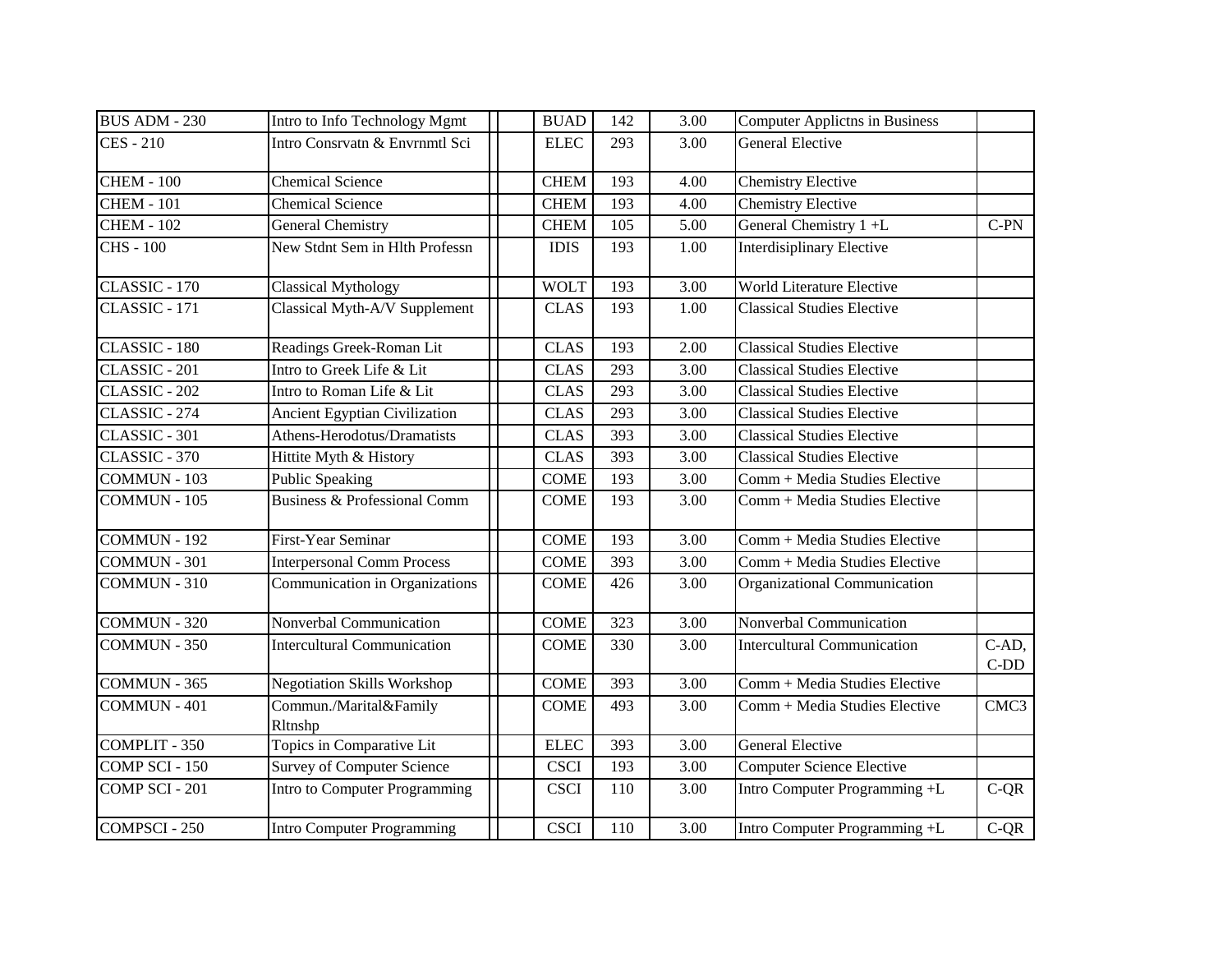| COMPSCI - 251        | <b>Intermediate Comp Programming</b> | <b>CSCI</b> | 205 | 3.00 | Softwr Eng/ Elem Data Struct+L      |         |
|----------------------|--------------------------------------|-------------|-----|------|-------------------------------------|---------|
| COMPSCI-315          | Intro to Computer Organization       | <b>CSCI</b> | 225 | 3.00 | Machine Org / Assembly Lang +L      |         |
| <b>CRM JST - 110</b> | Intro to Criminal Justice            | <b>SSCI</b> | 193 | 3.00 | <b>Social Science Elective</b>      |         |
| <b>CRM JST - 291</b> | Current Issues in Crim Justice       | <b>SSCI</b> | 293 | 3.00 | Social Science Elective             |         |
| <b>CURRINS - 233</b> | Intro Children's& Young lLit         | <b>ENGL</b> | 293 | 3.00 | <b>English Elective</b>             |         |
| DANCE - 103          | Intro to Iyengar Yoga                | <b>PHED</b> | 193 | 3.00 | <b>Physical Education Elective</b>  |         |
| <b>DANCE - 220</b>   | <b>Body Sense</b>                    | <b>ELEC</b> | 293 | 3.00 | <b>General Elective</b>             |         |
| <b>ECON - 100</b>    | <b>Introductory Economics</b>        | <b>ECON</b> | 100 | 3.00 | <b>Fundamentals of Economics</b>    | $C-IS$  |
| <b>ECON - 103</b>    | Principles of Microeconomics         | <b>ECON</b> | 102 | 3.00 | Microeconomics                      | $C$ -IS |
| <b>ECON - 104</b>    | Principles of Macroeconomics         | <b>ECON</b> | 101 | 3.00 | Macroeconomics                      | $C$ -IS |
| <b>ED POL - 114</b>  | <b>Community Problems</b>            | <b>SSCI</b> | 193 | 3.00 | Social Science Elective             |         |
| ELECENG - 354        | Digital Logic                        | <b>ELEC</b> | 393 | 3.00 | <b>General Elective</b>             |         |
| ENGLISH - 101        | Intro to College Writing             | <b>IDIS</b> | 100 | 3.00 | College Writing                     |         |
| <b>ENGLISH - 102</b> | College Writing & Research           | <b>ENGL</b> | 101 | 3.00 | <b>English Composition</b>          | $C-WI$  |
| <b>ENGLISH - 205</b> | <b>Business Writing</b>              | <b>ENGL</b> | 293 | 3.00 | <b>English Elective</b>             |         |
| <b>ENGLISH - 206</b> | <b>Technical Writing</b>             | <b>ENGL</b> | 293 | 3.00 | <b>English Elective</b>             |         |
| <b>ENGLISH - 215</b> | Intro to English Studies             | <b>ENGL</b> | 293 | 3.00 | <b>English Elective</b>             |         |
| <b>ENGLISH - 233</b> | <b>Intro to Creative Writing</b>     | <b>ENGL</b> | 293 | 3.00 | <b>English Elective</b>             |         |
| <b>ENGLISH - 240</b> | Rhetoric, Writing & Culture          | <b>ENGL</b> | 293 | 3.00 | <b>English Elective</b>             |         |
| <b>ENGLISH - 301</b> | <b>Survey of Engl Literature</b>     | <b>ENGL</b> | 393 | 3.00 | <b>English Elective</b>             |         |
| <b>ENV STD - 210</b> | Intro/Cnsrvtn&Envrnmntl Stdies       | <b>ENVS</b> | 293 | 3.00 | <b>Environmntl Science Elective</b> |         |
| ETHNIC - 101         | Amer. Cultures: Africn, Eur, Indn    | <b>SSCI</b> | 193 | 3.00 | Social Science Elective             |         |
| ETHNIC - 203         | Wstrn Great Lakes Am Indn Life       | <b>SSCI</b> | 293 | 3.00 | Social Science Elective             |         |
| <b>FILM - 203</b>    | Media Workshop                       | <b>COME</b> | 293 | 3.00 | Comm + Media Studies Elective       |         |
| FRENCH - 104         | <b>Second Semester French</b>        | <b>FREN</b> | 102 | 4.00 | <b>Elementary French 2</b>          | $C-SL$  |
| FRENCH - 203         | <b>Third Semester French</b>         | <b>FREN</b> | 203 | 3.00 | Intermediate French 1               | $C-SL$  |
| FRENCH - 204         | <b>Fourth Semester French</b>        | <b>FREN</b> | 204 | 3.00 | Intermediate French 2               | $C-SL$  |
| <b>GEOG</b> - 110    | The World: Peoples & Regions         | <b>GEOG</b> | 140 | 3.00 | World Regional Geography            | $C-BB$  |
| <b>GEO SCI - 100</b> | Introduction to the Earth            | <b>GEOL</b> | 105 | 3.00 | Geology +L                          | $C-PN$  |
| <b>GEO SCI - 105</b> | Earth/Air/Fire/Water                 | <b>NSCI</b> | 193 | 3.00 | <b>Natural Science Elective</b>     |         |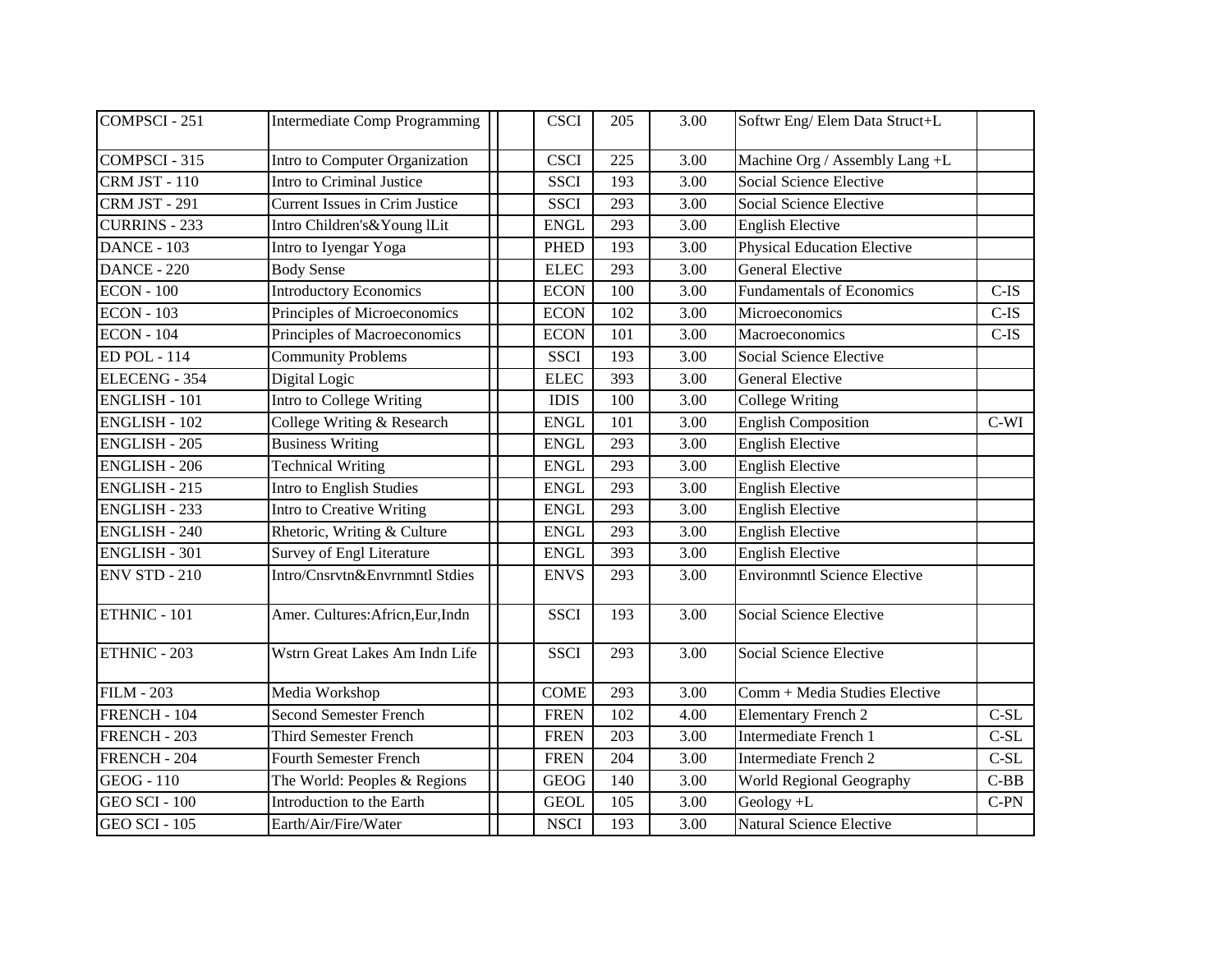| <b>GEO SCI - 109</b> | <b>Dinosaurs</b>                             | <b>NSCI</b> | 193 | 3.00              | Natural Science Elective       |             |
|----------------------|----------------------------------------------|-------------|-----|-------------------|--------------------------------|-------------|
| <b>GREEK - 103</b>   | Intro to Classical Greek I                   | <b>GREK</b> | 101 | 4.00              | <b>Elementary Greek 1</b>      |             |
| HEBR ST - 331        | Topics in Biblical Literature                | <b>ELEC</b> | 393 | 3.00              | <b>General Elective</b>        |             |
| <b>HEBR ST - 332</b> | Women in the Bible                           | <b>ELEC</b> | 393 | 3.00              | <b>General Elective</b>        |             |
| <b>HIST - 102</b>    | Western Civ: 1500 to Present                 | <b>HIST</b> | 113 | 3.00              | West Civ 2: Rensnc to Cold War | C-WT        |
| <b>HIST - 132</b>    | World History Since 1500                     | <b>HIST</b> | 193 | 3.00              | <b>History Elective</b>        |             |
| <b>HIST - 141</b>    | Family & Sex Roles in the Past               | <b>HIST</b> | 193 | 3.00              | <b>History Elective</b>        |             |
| <b>HIST - 152</b>    | American History: 1877-Present               | <b>HIST</b> | 115 | 3.00              | History of the United States 2 | $C-DD$      |
| <b>HIST - 192</b>    | <b>Freshmen Seminar</b>                      | <b>HIST</b> | 193 | $\overline{3.00}$ | <b>History Elective</b>        |             |
| <b>HIST - 248</b>    | The First World War                          | <b>HIST</b> | 293 | 3.00              | <b>History Elective</b>        |             |
| <b>HIST - 271</b>    | 1960s in US: Cultural History                | <b>HIST</b> | 293 | 3.00              | <b>History Elective</b>        |             |
| <b>HIST - 364</b>    | The Holocaust                                | <b>HIST</b> | 393 | 3.00              | <b>History Elective</b>        | C-WT        |
| $HMONG - 265$        | <b>Hmong Americans</b>                       | <b>HUMA</b> | 293 | 3.00              | Humanities Elective            |             |
| <b>HS-222</b>        | Language of Medicine                         | <b>ELEC</b> | 293 | 3.00              | <b>General Elective</b>        |             |
| <b>INFOST - 120</b>  | <b>Information Technology Ethics</b>         | <b>ELEC</b> | 193 | 3.00              | <b>General Elective</b>        |             |
| <b>ITALIAN - 145</b> | Views of Italy                               | <b>MLLS</b> | 193 | 3.00              | Modern Lang + Lit Elective     |             |
| <b>JAMS</b> - 101    | Intro to Mass Media                          | <b>COME</b> | 124 | 3.00              | Principles Mass Communication  |             |
| <b>JAMS</b> - 113    | <b>Internet Culture</b>                      | <b>COME</b> | 193 | 3.00              | Comm + Media Studies Elective  | <b>CMME</b> |
| <b>JAMS</b> - 201    | Media Writing                                | <b>COME</b> | 293 | 3.00              | Comm + Media Studies Elective  |             |
| <b>JAMS - 360</b>    | History of Mass Media                        | <b>COME</b> | 393 | 3.00              | Comm + Media Studies Elective  |             |
| <b>JAMS - 559</b>    | Freedom of Expression                        | <b>COME</b> | 393 | 3.00              | Comm + Media Studies Elective  |             |
| <b>KIN - 200</b>     | Intro to Kinesiology                         | <b>ELEC</b> | 293 | 3.00              | <b>General Elective</b>        |             |
| KIN - 241            | Why We Eat What We Eat: Ecol.                | <b>SSCI</b> | 293 | 3.00              | Social Science Elective        |             |
| <b>KIN - 310</b>     | Responding to Emergencies                    | <b>ELEC</b> | 393 | 1.00              | <b>General Elective</b>        |             |
| $LATIN - 103$        | First Semester Latin                         | <b>LATN</b> | 101 | 4.00              | <b>Elementary Latin</b>        |             |
| <b>LATIN - 104</b>   | <b>Second Semester Latin</b>                 | <b>LATN</b> | 193 | 4.00              | Latin Elective                 |             |
| LINGUIS - 100        | Diversity of Human Language                  | <b>SSCI</b> | 193 | 3.00              | Social Science Elective        |             |
| L&S NS - 120         | <b>STEM Cell Success&amp;Career</b><br>Semnr | <b>IDIS</b> | 193 | 1.00              | Interdisiplinary Elective      |             |
| L&S SS - 291         | <b>UROP</b> Seminar                          | <b>ELEC</b> | 193 | 1.00              | <b>General Elective</b>        |             |
| <b>MATH - 103</b>    | Contemporary Applctns of Math                | <b>MATH</b> | 123 | 3.00              | Applcatns of Contemporary Math | $C-QR$      |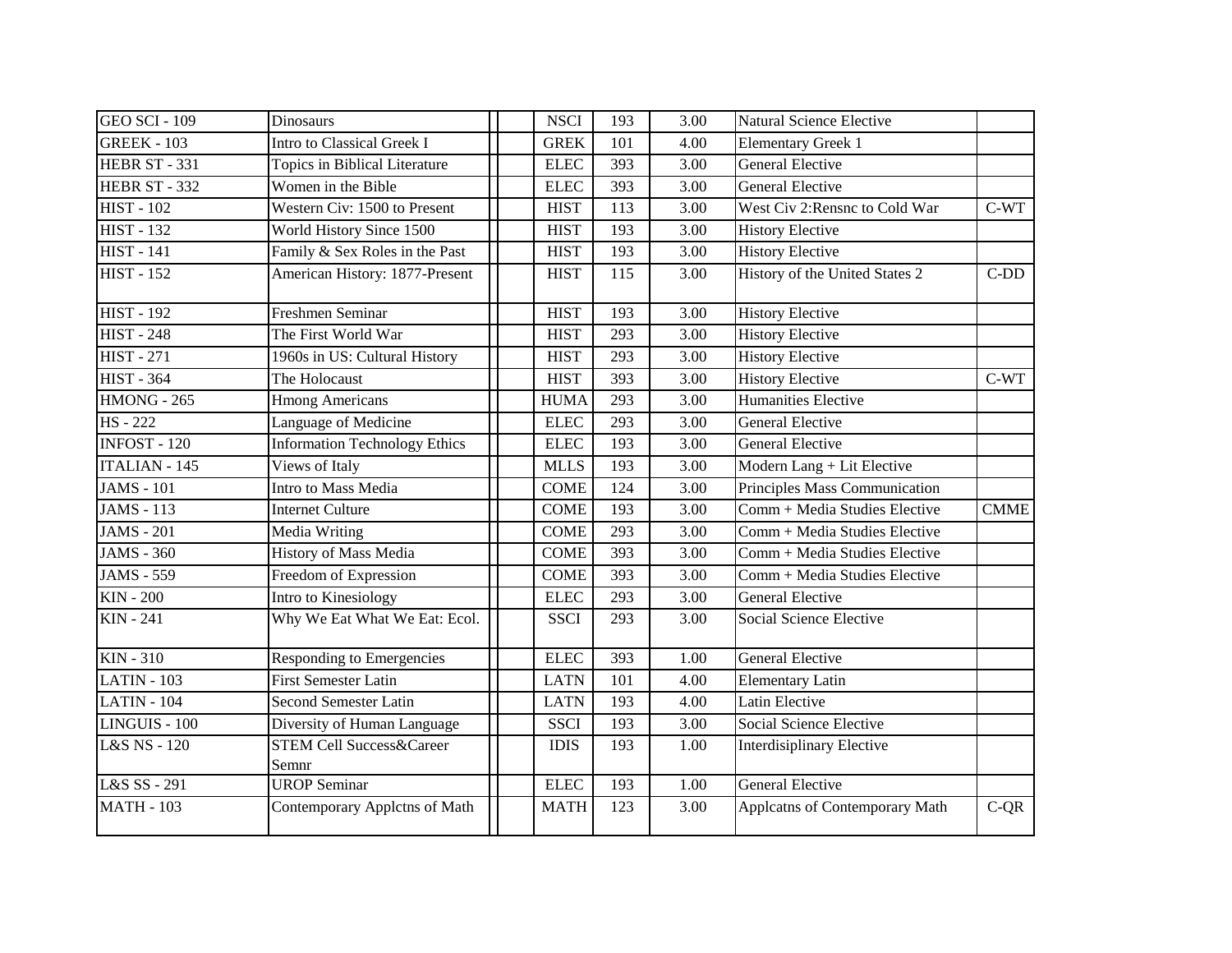| <b>MATH - 105</b>    | Intro to College Algebra              | <b>MATH</b> | 102 | 3.00 | <b>Basic Algebra</b>                |         |
|----------------------|---------------------------------------|-------------|-----|------|-------------------------------------|---------|
| <b>MATH - 116</b>    | College Algebra                       | <b>MATH</b> | 114 | 3.00 | Algebra and Finite Mathematics      |         |
| <b>MATH - 211</b>    | Survey-Calc/Analytic Geom             | <b>MATH</b> | 124 | 4.00 | <b>Survey of Calculus</b>           | $C-QR$  |
|                      | Survey of Calc & Analy Geomtry        | <b>MATH</b> | 131 | 4.00 | Calculus + Analytic Geometry 1      | $C-QR$  |
| <b>MATH - 231</b>    | Calculus & Analytic Geometry 1        | <b>MATH</b> | 131 | 4.00 | Calculus + Analytic Geometry 1      | $C-QR$  |
| <b>MATH - 232</b>    | Calculus & Analytic Geometry 2        | <b>MATH</b> | 132 | 4.00 | Calculus + Analytic Geometry 2      | $C-QR$  |
| <b>MATH - 233</b>    | Calculus & Analytic Geometry 3        | <b>MATH</b> | 233 | 4.00 | $Calculus + Analytic Geometry 3$    |         |
| <b>MATH - 234</b>    | Linear Algebra&Differntl Equat        | <b>MATH</b> | 293 | 4.00 | <b>Mathematics Elective</b>         |         |
| MTHSTAT - 215        | <b>Elemntary Statistical Analysis</b> | <b>SSCI</b> | 224 | 3.00 | <b>Basic Statistics</b>             | $C-QR$  |
| MUSIC - 081          | <b>University Community Orchestra</b> | <b>MUSI</b> | 193 | 2.00 | Music Elective                      |         |
| <b>NURS - 101</b>    | Cultural Diversity/Health Care        | <b>SSCI</b> | 193 | 3.00 | Social Science Elective             | $C-DD$  |
| <b>NURS - 102</b>    | Perspctvs on Health Care Systm        | <b>ELEC</b> | 193 | 2.00 | <b>General Elective</b>             |         |
| <b>NURS - 103</b>    | Freshman Seminar/Prof. Nursing        | <b>ELEC</b> | 193 | 1.00 | <b>General Elective</b>             |         |
| PHILOS - 101         | Introduction to Philosophy            | PHIL        | 120 | 3.00 | <b>Phil Foundtions Human Nature</b> | $C-PF$  |
| PHILOS - 204         | Intro to Asian Religions              | <b>PHIL</b> | 265 | 3.00 | Asian Philosophy + Religion         | $C-BB$  |
| PHILOS - 211         | <b>Elementary Logic</b>               | PHIL        | 293 | 3.00 | Philosophy Elective                 |         |
| PHILOS - 215         | Intro to Theory of Knowledge          | <b>PHIL</b> | 293 | 3.00 | Philosophy Elective                 |         |
| PHILOS - 250         | God, Faith & Reason                   | PHIL        | 250 | 3.00 | Philosophy of Religion              | $C-WT$  |
| PHILOS - 303         | Mind & Knowledge                      | <b>PHIL</b> | 393 | 3.00 | Philosophy Elective                 |         |
| PHILOS - 317         | Metaphysics                           | PHIL        | 370 | 3.00 | The Analytic Tradition              |         |
| PHILOS - 341         | <b>Modern Ethical Theories</b>        | <b>PHIL</b> | 315 | 3.00 | Ethics                              |         |
| PHILOS - 430         | Great Thinkers of Ancnt Period        | PHIL        | 393 | 3.00 | Philosophy Elective                 |         |
| PHILOS - 432         | <b>Great Thinkers of Modrn Period</b> | PHIL        | 300 | 3.00 | Modern Philosophy                   |         |
| PHILOS - 535         | Phil Topics in Feminist Theory        | <b>PHIL</b> | 393 | 3.00 | Philosophy Elective                 |         |
| PHYSICS - 141        | <b>General Physics 1</b>              | <b>PHYS</b> | 111 | 4.00 | Fundamental Physics 1 +L            | $C-PN$  |
| <b>POL SCI - 104</b> | Intro/American Govt & Politics        | <b>POLI</b> | 130 | 3.00 | United States Politics + Govt       | $C$ -IS |